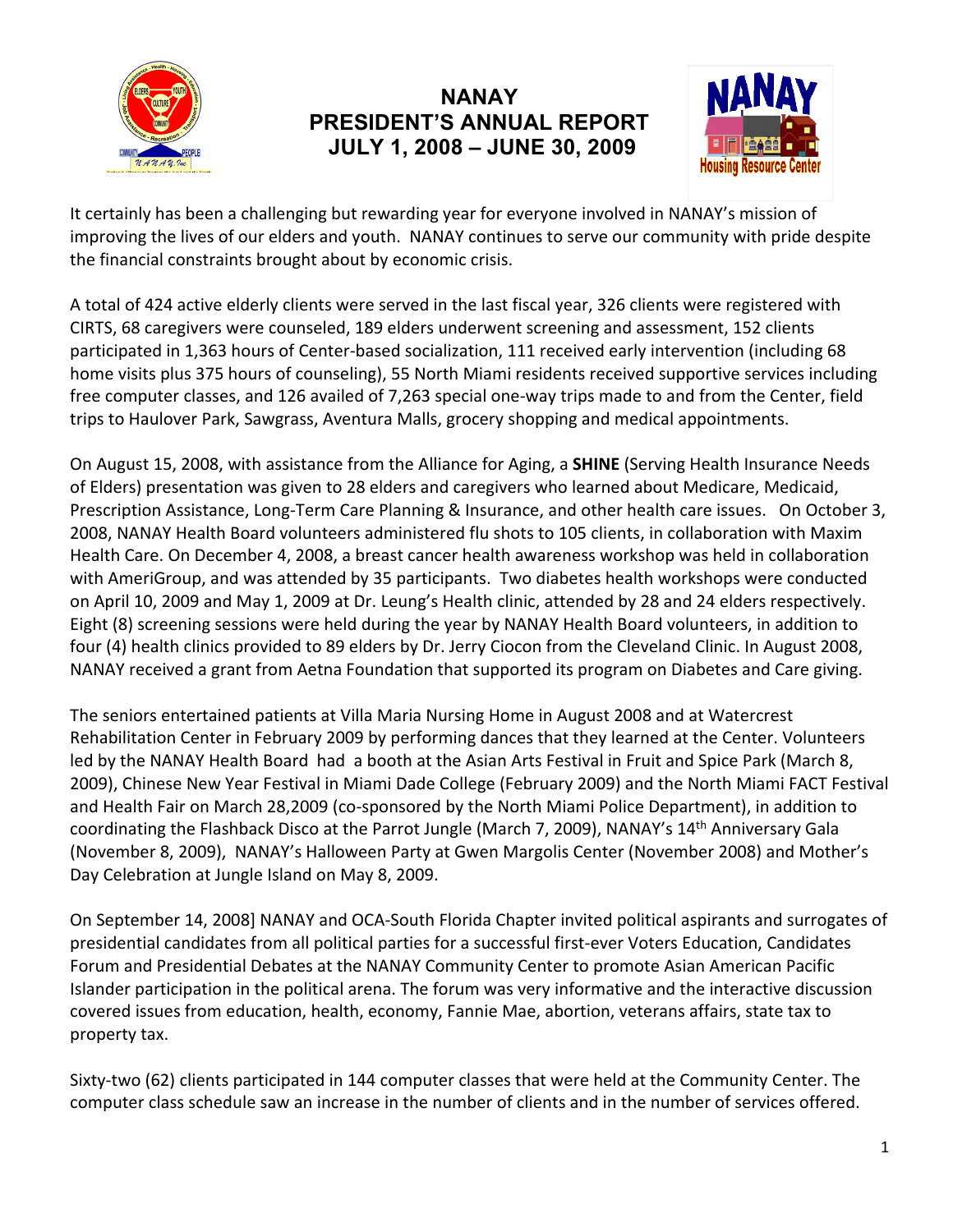There was an obvious need for a class to accommodate the absolute beginner. This class was originally offered for one hour on Wednesday afternoon. There was such a demand that the class has now expanded to three one hour classes held on Monday and Wednesday afternoons.

At the NANAY Housing Resource Center (NHRC), 6 homebuyer education classes were held, which were attended by 35 newly registered first-time homebuyers, and 156 clients received homebuyer counseling last year. NHRC assisted in getting subsidy for 8 first-time homebuyers who closed on their new homes, one who acquired a section 8 housing unit, and one who received support under Single Family Rehabilitation program. In addition, seven (7) low- to moderate-income first-time homebuyers were pre-approved for subsidy/loan, and are now actively looking for their new homes, while 10 North Miami residents have been pre-approved for single-family rehabilitation program subsidy.

NHRC participated in numerous community events including the HOPE Alliance Foreclosure Intervention Workshop (April 22 & 23, 2009), City of North Miami Affordable Housing Fair and First Time Homebuyer Workshop (April 2009), Miami Dade Section 8 Homeownership Program and Church of the Resurrection First Time Homebuyer Workshops (Sept 2008), Holy Family First Time Home Buyer Workshop (August 2008), North Miami Police FACT Festival (March 2009), Obama Administration Making Home Affordable Workshop (June 26, 2009), and Dept of Treasury/HUD Sponsored Foreclosure Intervention Event (June 30, 2009). NANAY also hosted a Job Fair that was organized by the Organization of Chinese Americans-South Florida Chapter on January 19, 2009, with 50 attendees.

Our 14<sup>th</sup> Anniversary Gala in November 2008 was attended by 219 guests, enabling us to raise a net income close to \$20,000 including capital campaign donations of about \$5,000. The highlight of the event was a formal induction of the officers - the first time in 14 years of NANAY's existence. NANAY was honored as one of the five ABS-CBN Gawad Geny Lopez Jr. Bayaning Pilipino Awardees for 2009, during a formal ceremony held at ABS CBN International in Redwood City, California on April 18, 2009. The event was



televised nationwide in the Filipino Channel, and was highlighted during NANAY's Mother's Day Celebration that was held in May 2009.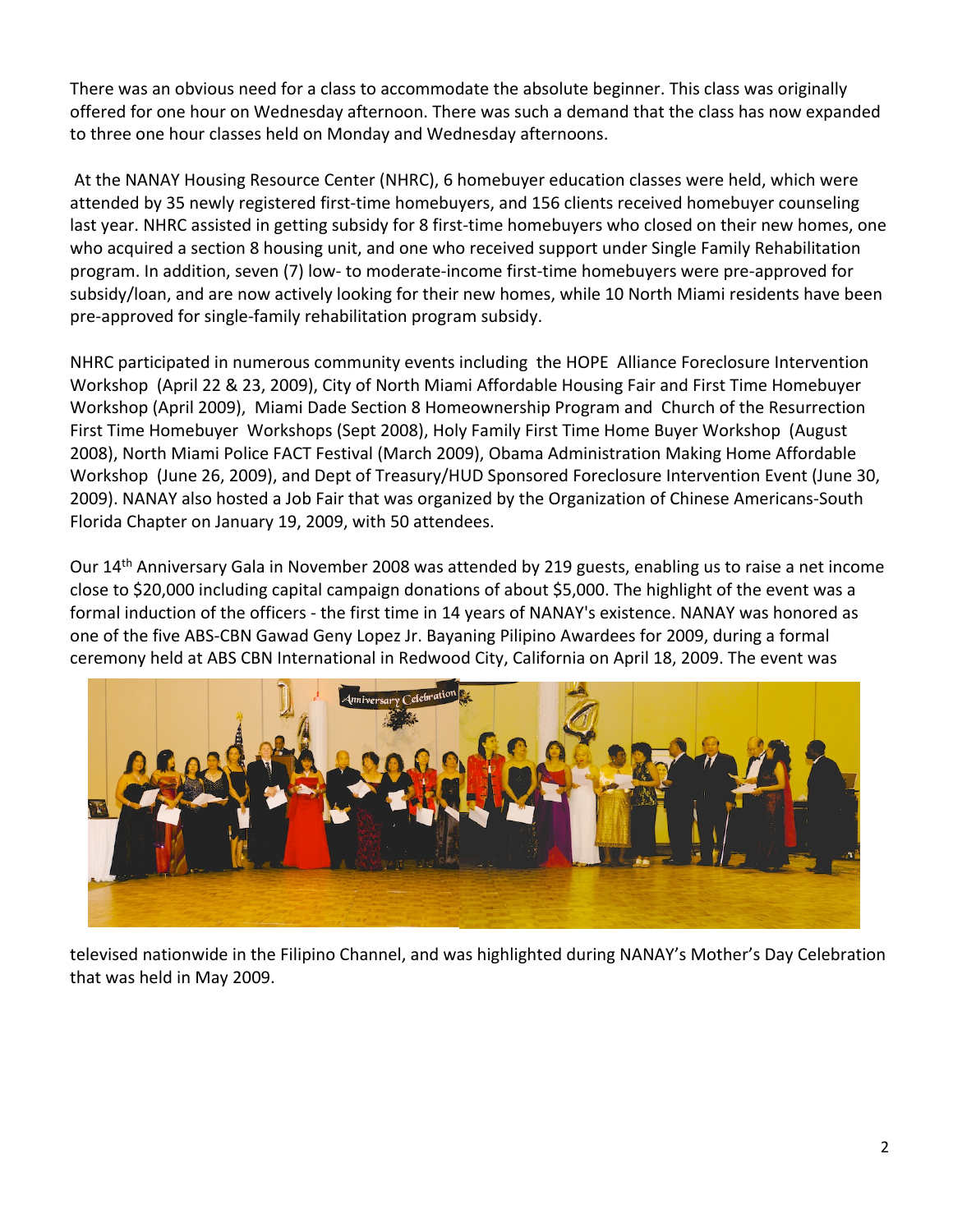

In December 2008, the Miami-Dade Office of Community and Economic Development (OCED) approved a \$100,000 budget for NHRC to embark on its new initiative that will provide assistance to homeowners who are seriously delinquent in their mortgage payments and are at risk of having their homes foreclosed. The program will enable NANAY to provide up to \$5,000 rescue loans for 20 low-moderate income families who are in danger of losing their homes. The NHRC counselors are certified by the NeighborWorks® Training Institute, the national standard for homeownership counselor training throughout the country. On June 2, 2009, the Miami-Dade Board of County Commissioners also approved a

grant award of \$183,162 from CDBG-R to NANAY, Inc as authorized by the American Recovery and Reinvestment Act of 2009, to provide at least 24 qualified homeowners with foreclosure prevention rescue funding of up to \$7,500 on a first come, first eligible, first served basis so that they can retain their home and prevent foreclosure action on their property.

In addition to the \$486,640 grant that was approved by the Miami-Dade County Building Better Communities General Obligations Bond (GOB) Program, NANAY was approved for up to \$240,000 funding from the North Miami CRA to renovate its 54-year old two-story building in North Miami. A Challenge Grant of \$125,000 was likewise approved by Kresge Foundation although actual receipt of funds is still dependent on NANAY's ability to document community support through matching donations that are now being solicited through NANAY's Capital and Endowment Campaign. NANAY is currently holding its activities three blocks away from its Community Center, and will be staying in this temporary facility while its building is being renovated.

The move to the new premises presented quite a challenge in that the entire computer network needed to be dismantled and rebuilt with new cabling at the new site. The move resulted in a smaller space for the computer lessons. Instead of 16 available computers there is now only limited space for eleven. With much reduced seating space for clients. This has had a negative effect on the number of clients served since March, although Paul continues to offer a varied and broad range of computer subjects, including: E-Mail, Internet Searching, Excel, Word-processing, Access Databases. Each class has a life-learning aspect to it as it pertains to computers and computer applications. On the technical front the telephone system has now been transferred to a VoIP service necessitating the installation of a T1 line which is a more robust direct connection to the Internet Hub. The internet connection to the "NANAY Network" is now faster and more reliable.

The youth program, previously directed and coordinated by Dr. Rosemarie del Rosario, has been subsequently taken over by NANAY's IT Officer, Paul Leach, who ran a mentoring and after-school computer access program for 15 middle and junior high school students from July 2008 through February 2009. Paul continued his role as Science Fair Project Mentor, assisting several successful research projects, although the computer lab access program for youth was temporarily suspended in March because of the ongoing building renovation.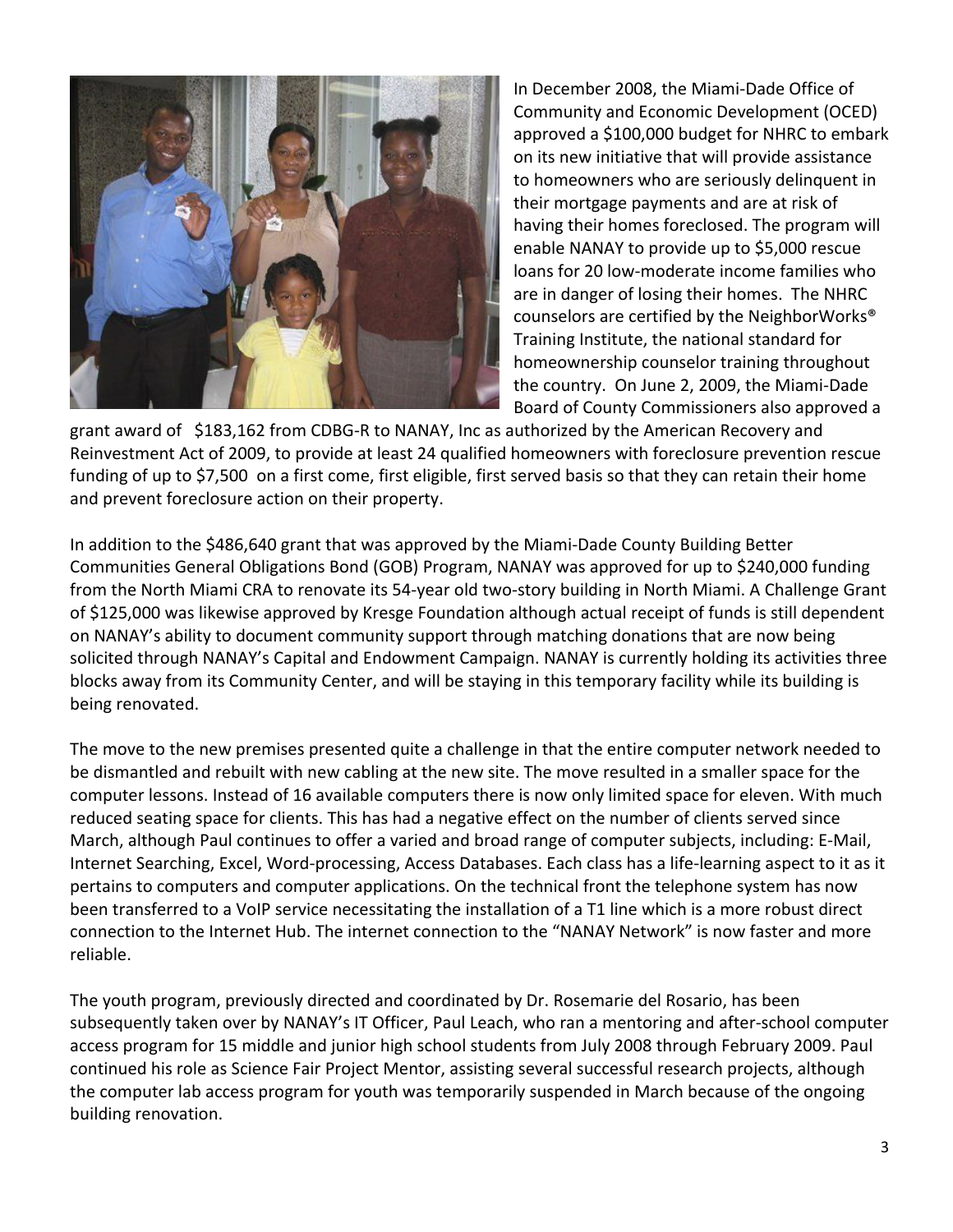In March 2009, *Dr. Joy Bruce*, NANAY's Founding President and Chair represented the South Florida Filipino-American community, and was among the diverse, 45-member 2010 Sunshine Census Complete Count Committee appointed by Gov. Charlie Crist to ensure an accurate count of every resident in Florida. NANAY, Inc., NANAY Housing Resource Center, and NANAY Health Center, Inc. officially signed up as organizational partners for the 2010 Census initiative.

During a development workshop that was conducted for the officers and members of the NANAY Housing Resource Center in July 8, 2008, *Al Pina*, Chairman of the Florida Minority Coalition for Revitalizing Communities (FMCRC) introduced the concept of setting up a for-profit entity to help NANAY achieve selfsufficiency. This was further discussed at the annual board retreat that was later held in October 2008, attended by officers, staff and board members of NANAY Inc, NANAY Housing Resource Center and NANAY Health Center. The by-laws of NANAY, Inc. and NANAY-CDC were amended, assigning the duties of the Board Chair to the President, and eliminating the position of Chief Executive Officer in lieu of the Executive Director.

NANAY's executive officers *Bennie Trinidad* (Executive Vice-President and COO), *Evelyn Bruce* (Executive Director) and staff *Mike Gozon* (Housing Director), *Sony Trinidad* (Social Services Director), *Waleska Yip* (Housing Counselor), *Paul Leach* (IT Administrator), *Joe Barcelona* (Program Assistant), *Alan Coreus* (Transport Personnel) and *Lamercie Desir* (Social Worker) never ceased to show their commitment to NANAY's mission of providing the much needed services to our elders. It is because of their hard work that the Miami Dade Board of County Commissioners authorized the renewal of our grants, based on our excellent evaluation scores in Elderly Services & Specialized Transportation (98 %, Grade A), Center Based Socialization (Score 98 %, Grade A) and Early Intervention (98%, Grade A), validating the effectiveness of our programs.

I would like to express my sincere gratitude to *David Dial, Dr. Piyush Agrawal* and *Dr. Tony Wong* who had stepped down from the Governing Board, after years of serving in that capacity. In their place, I would like to welcome *George Yap, Igor Ellis* and *Pat Motro* as new members of the Governing Board. I also would like to acknowledge the contribution of *Juan Rojas* who served as Board Chair of NANAY Housing Resource Center for two years prior stepping down from his position for personal reasons. I wholeheartedly welcome *Rosa Talero* as a new member of the NHRC Board, and *Nini Balauat* as the newly appointed Corporate Treasurer. Our Policies and Procedures manual has been reviewed and amended, to distinguish between NANAY Inc, NANAY Housing Resource Center and NANAY Health Center, to further delineate the responsibilities of the Board, to incorporate a Whistle Blower policy, and to establish a trust fund for the Capital Campaign funds separate from NANAY's general account, for better accountability.

These various activities of the NANAY Community Center, NANAY Housing Resource Center and NANAY Health Center would not have been possible if not for the commitment, dedication and support of the volunteers: *Tony Abiera, Esther Alfau-Compas, John Balauat, Nini Balauat, Karen Balauat, Rino Balauat, Marilen Barcelona, Franlie Bautista, Rosario Bongato, Eva Bruce, Ross Bruce, Kevin Burns, Nick Bustos, Nieva Cacayan, Yolanda Calizaire, Jo Carpio, Jose Casas, Pinky Chance, Dr. Jerry Ciocon, Daisy Ciocon, Dan Dalmacio, Techie Dalmacio, Igor Ellis, Joey Fidel, Bening Forneste, Nena Forte, Tessie Garcia, Ric Garcia, Chad Gauntlette, Josephine Gordy, Sally Gozon, Robin Holley, Gail Hoyer, Gilbert Jean Baptist, Malika Kabouchi, Helen Kranzel, John Little, Badette Llurba, Debbie Lowe, Mike Mcdearmaid, Elaine Milton, Dr. Dario Moreno, Pat Motro, Flor Moya, Dennis Murasaki, Thelma Navarro, Annie Nanowsky,*